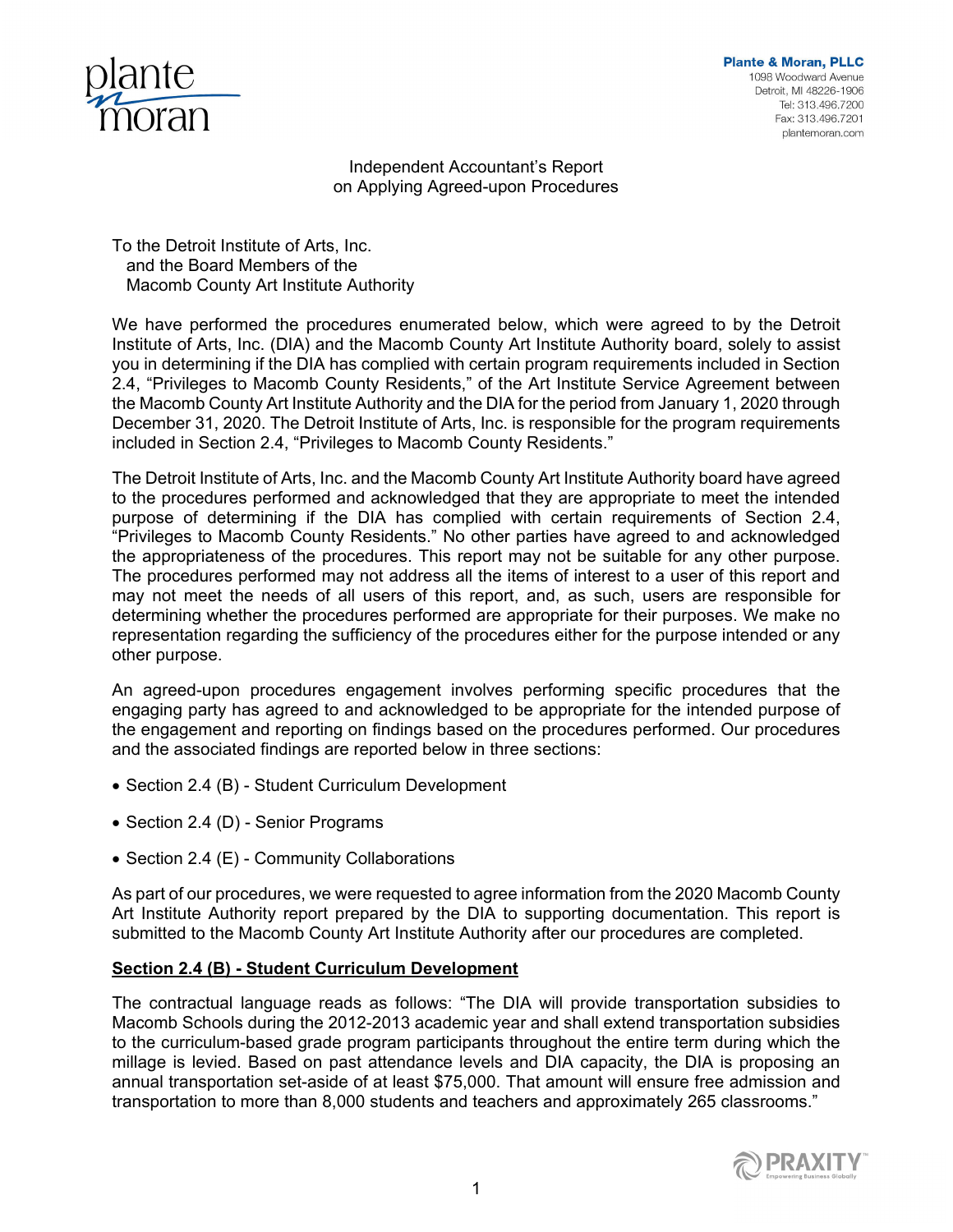According to the preliminary 2020 Macomb County Art Institute Authority report prepared by the DIA, total spending on school programs was as follows:

| Transportation                                              | \$27,398.96   |
|-------------------------------------------------------------|---------------|
| Staff time - Group reservations and learning and audience   |               |
| engagement (school relations coordinator, gallery teachers, |               |
| and director of education programs)                         | \$30,740.13   |
| Total school program spending                               | \$58,139.13   |
| Service agreement                                           | \$75,000.00   |
| Variance                                                    | \$(16,860.87) |

The procedures and the associated findings are as follows:

- 1) Transportation
	- a) We obtained the DIA general ledger detail for the Macomb County, Michigan (Macomb County) transportation expense account for the period from January 1, 2020 through December 31, 2020 and compared the amount to the transportation expense reported in the preliminary Macomb County Art Institute Authority report.
	- b) We selected a sample of 10 transactions and agreed the amount recorded in the general ledger to the amount on the related invoice or other supporting documentation, as identified in Exhibit I. There were no exceptions identified in the sample of transactions accounted for under the Macomb County transportation expense.
	- c) We obtained the DIA's calculation of the spending for the student curriculum development and agreed inputs to the amounts recorded in the general ledger. We observed there was a spending shortfall of \$16,860.87 in 2020.
- 2) Staff Time
	- a) We obtained the DIA general ledger detail for the staff time for the group reservations and learning and audience engagement (gallery teachers, director of education programs, and school relations coordinator) departments for the period from January 1, 2020 through December 31, 2020 and compared the amount to the expense reported in the preliminary Macomb County Art Institute Authority report prepared by the DIA. No exceptions were identified in comparing the amount per the DIA general ledger to the preliminary 2020 Macomb County Art Institute Authority report.
	- b) We agreed the amounts reported in the general ledger for total staff time expenses to summary payroll data maintained by the DIA. No exceptions were identified.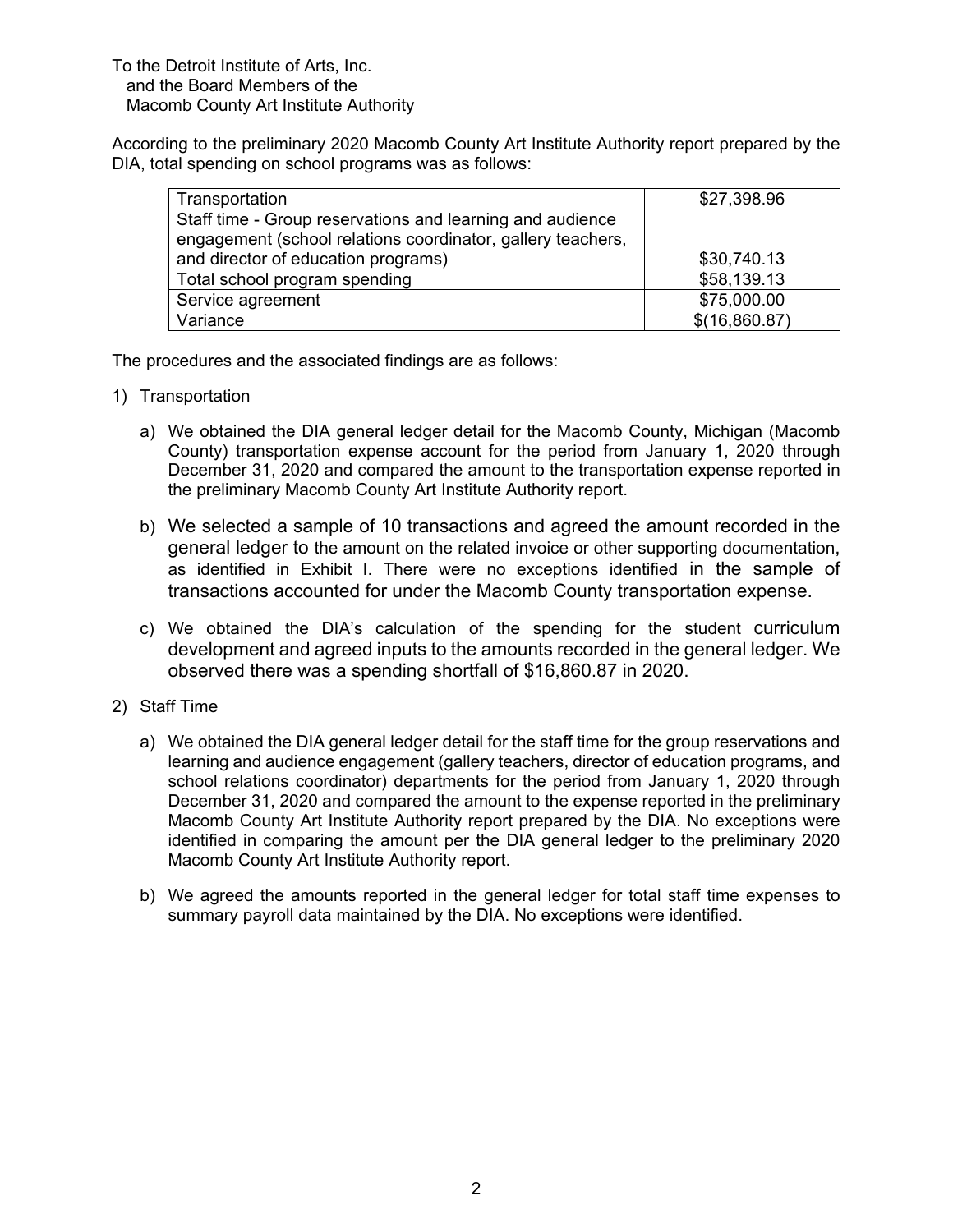- c) We recalculated the staff time expense allocation to Macomb County by obtaining data maintained in the DIA's group reservation system and internal departmental reports. We confirmed the allocation methodologies described below were utilized. No exceptions were identified in recalculating the expense allocation to Macomb County based on the DIA's methodology.
	- i) In the learning and audience engagement department, there was a school relations coordinator position whose wages and fringes were partially allocated to the counties of Oakland, Wayne, and Macomb, Michigan under the student curriculum development section of the service agreement with the Macomb County Art Institute Authority. The portion of wages and fringes of this position allocated to the counties was split evenly amongst the three counties. This was the same for the director of education programs. For the period from January 1, 2020 through December 31, 2020, 60 percent of the school relations coordinator's wages and fringes for the period of January through March was allocated to the counties of Oakland, Wayne, and Macomb, Michigan. For the period from January 1, 2020 through March 31, 2020, 45 percent of the director of education programs' wages and fringes was allocated to the counties of Oakland, Wayne, and Macomb, Michigan. The total wages and fringes allocated for these two positions was \$19,869, with \$6,623 allocated to Macomb County, Michigan.
	- ii) There were 10 gallery teacher positions whose wages and fringes were partially allocated to the counties of Oakland, Wayne, and Macomb, Michigan under the Student Curriculum Development section of the service agreement with the Macomb County Art Institute Authority. The wages and fringe benefit expenses were reduced for time spent on tasks unrelated to school programs from March 22, 2020 through December 31, 2020. Gallery teachers' wages and fringe benefits were allocated to the counties of Oakland, Wayne, and Macomb, Michigan based on the percentage of school group tours per county using data from 2019, as this was the most recent year with full activity. For the period from January 1, 2020 through December 31, 2020, \$67,769 of the gallery teachers' wages and fringes expenses were allocated to the counties of Oakland, Wayne, and Macomb, Michigan. Of the \$67,769, 18.78 percent, or \$12,726, was allocated to Macomb County, Michigan.
	- iii) In the group reservations department, there were eight positions whose wages and fringes were partially allocated to the counties of Oakland, Wayne, and Macomb, Michigan under the student curriculum development section of the service agreement with the Macomb County Art Institute Authority for the period of January through March 2020. One group reservations department position was partially allocated to the counties of Oakland, Wayne, and Macomb, Michigan under the student curriculum development section of the service agreement with the Macomb County Art Institute Authority for the period of April through June 30, 2020. The wages and fringes of the group reservations department were allocated to the counties based on the percentage of tri-county school reservations compared to total reservations in the DIA's group reservation system in 2019, as this was the most recent year with full activity. For the period from January 1, 2020 through June 30, 2020, 67.11 percent, or \$60,658, of the group reservations department's wages and fringes expenses was allocated to the counties of Oakland, Wayne, and Macomb, Michigan. The allocation to Macomb County was based on the percentage of Macomb County school reservations compared to the total tri-county school reservations. For the period from January 1, 2020 through December 31, 2020, 18.78 percent of the \$60,658, or \$11,391, was allocated to Macomb County, Michigan.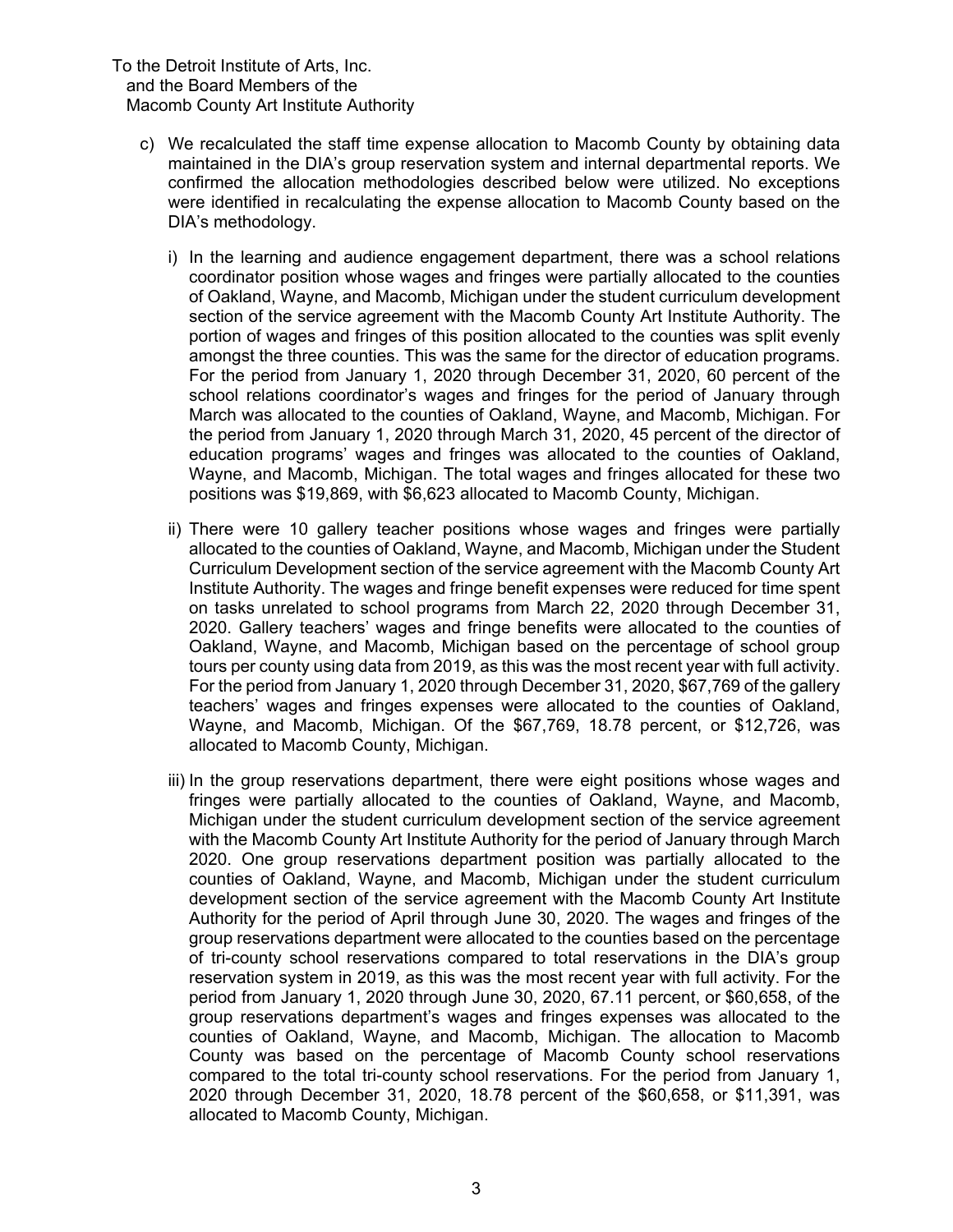## **Section 2.4 (D) - Senior Programs**

The contractual language reads as follows: "The DIA shall initiate a subsidized tour program for Macomb County seniors. Based on past attendance, the museum will initially set aside \$50,000 annually for a subsidized senior program. This will fund 35 senior tours, including transportation, a 30-minute lecture by a museum volunteer or staff member, and access to the galleries."

According to the preliminary 2020 Macomb County Art Institute Authority report prepared by the DIA, total spending on senior programs was as follows:

| Senior Millage Program - Transportation, hospitality, and |               |
|-----------------------------------------------------------|---------------|
| other costs related to Thursdays at the Museum senior     |               |
| program                                                   | \$13,321.83   |
| Staff time - Learning and audience engagement, group      |               |
| reservations, and studio                                  | \$9,872.21    |
| Total senior program spending                             | \$23,194.04   |
| Service agreement                                         | \$50,000.00   |
| Variance                                                  | \$(26,805.96) |

The procedures and the associated findings are as follows:

- 1) Thursdays at the Museum Program
	- a) We obtained the DIA general ledger detail for the Macomb County expenses related to the Thursdays at the Museum program for the period from January 1, 2020 through December 31, 2020 and compared the amount to the program expenses reported in the preliminary 2020 Macomb County Art Institute Authority report prepared by the DIA. We observed that the program expenses consisted of transportation, hospitality, and other costs related to the Thursdays at the Museum senior program. No exceptions were identified in comparing the amount per the DIA general ledger to the preliminary 2020 Macomb County Art Institute Authority report.
	- b) We agreed the amounts recorded in the general ledger to the related invoice or other supporting documentation for a sample of transactions, as identified in Exhibit II. The sample of 10 transactions was judgmentally selected. We agreed the expense amount per the general ledger to the related invoice or supporting documentation. There were no exceptions identified in the sample of transactions accounted for in the Macomb County expense accounts.
	- c) We obtained the DIA's calculation of the spending for the Thursdays at the Museum program and agreed inputs to the amounts recorded in the general ledger. We observed there was a spending shortfall of \$26,805.96 in 2020.
- 2) Staff Time
	- a) We obtained the DIA general ledger for the staff time learning and audience engagement, studio, and group reservations expense accounts for the period from January 1, 2020 through December 31, 2020 and compared the amount to the expense reported in the preliminary Macomb County Art Institute Authority report prepared by the DIA. No exceptions were identified.
	- b) We agreed the amounts reported in the general ledger for total staff time expenses to the summary payroll data maintained by the DIA. No exceptions were identified.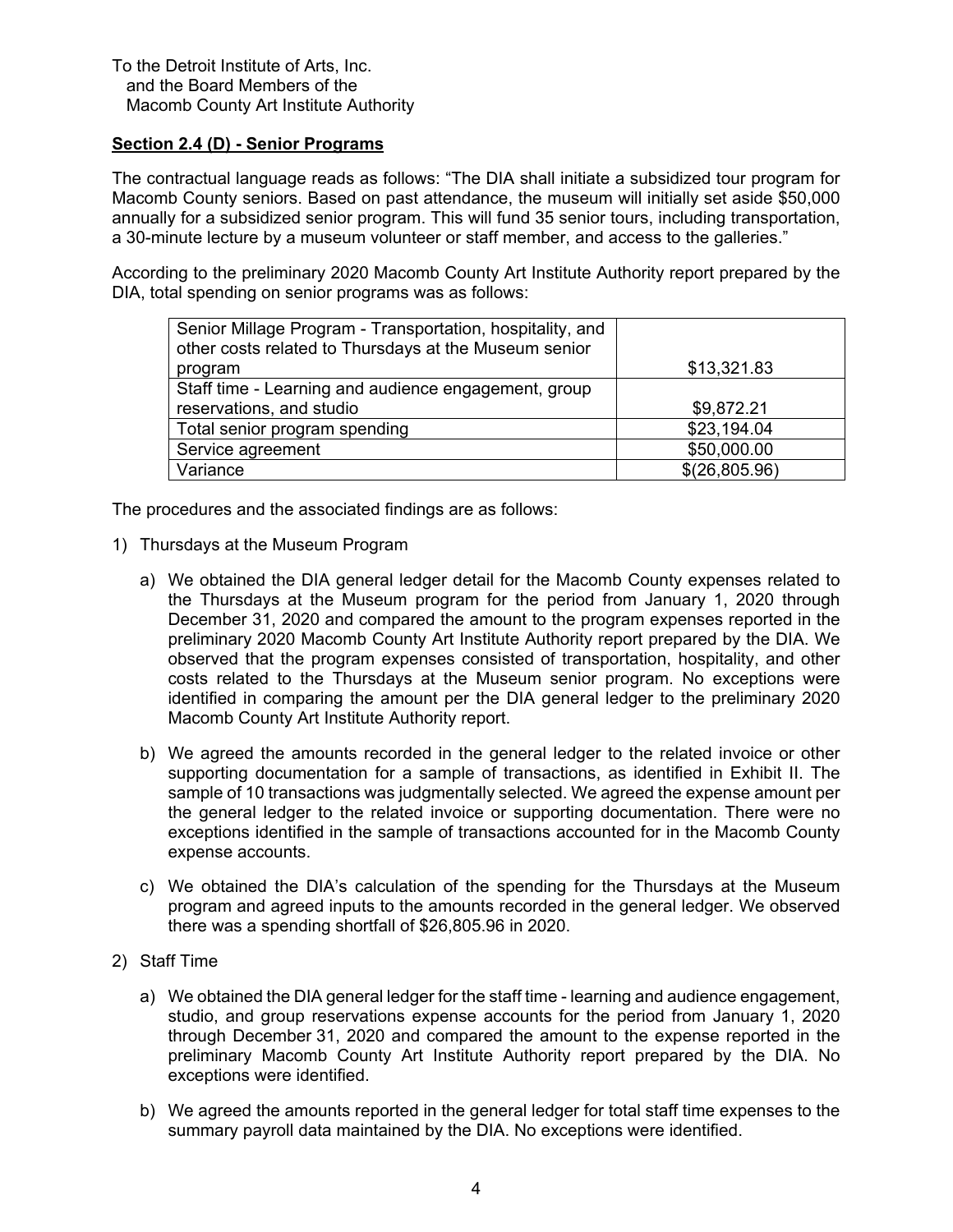- c) We recalculated the staff time expense allocation to Macomb County by obtaining data maintained in the DIA's group reservation system and internal departmental reports. We confirmed the allocation methodologies described below were utilized. No exceptions were identified in recalculating the expense allocation to Macomb County based on the DIA's methodology.
	- i) In the group reservations department, there were eight positions whose wages and fringes were partially allocated to the counties of Oakland, Wayne, and Macomb, Michigan under the Senior Programs section of the service agreement with the Macomb County Art Institute Authority. The wages and fringes of the group reservations department were allocated to the counties based on the percentage of tri-county senior trip reservations compared to total trip reservations in the DIA's group reservation system in 2019, as this was the most recent year with full activity. For the year ended December 31, 2020, approximately 16.80 percent, or \$15,187, of the group reservation department's wages and fringes expenses was allocated to the counties of Oakland, Wayne, and Macomb, Michigan under the Senior Programs section of the service agreement with the Macomb County Art Institute Authority. The allocation to Macomb County was based on the percentage of Macomb County senior trip reservations compared to the total tri-county senior trip reservations. For the period from January 1, 2020 through December 31, 2020, 27.13 percent of the \$15,187, or \$4,121, was allocated to Macomb County, Michigan.
	- ii) In learning and audience engagement, there were four positions whose wages and fringes were partially allocated to the counties of Oakland, Wayne, and Macomb, Michigan under the Senior Programs section of the service agreement with the Macomb County Art Institute Authority. There was also one position, community engagement manager, whose wages and fringes were partially allocated to Macomb County under the Senior Programs section of the service agreement with the Macomb County Art Institute Authority. For the period from January 1, 2020 through December 31, 2020, the learning and audience engagement department's wages and fringes allocated to the Senior Programs were \$16,187, with \$5,259 allocated to Macomb County, Michigan.
	- iii) In the studio department, there were nine employees whose wages and fringes were partially allocated to the counties of Oakland, Wayne, and Macomb, Michigan under the Senior Programs section of the service agreement with the Macomb County Art Institute Authority. A portion of the wages and fringes for those positions was allocated to the counties of Oakland, Wayne, and Macomb, Michigan under the Senior Programs section of the service agreement with the Macomb County Art Institute Authority based on actual hours worked on specific senior program projects. For the nine positions, we agreed the project hours allocated to Macomb County to detail provided by the DIA. For the period from January 1, 2020 through December 31, 2020, the studio department's wages and fringes allocated to the Senior Programs were \$1,359, with \$492 allocated to Macomb County, Michigan.

# **Section 2.4 (E) - Community Collaborations**

The contractual language reads as follows: "The DIA will set aside at least \$75,000 annually to support community partnership projects that assist in bringing DIA programming to communities where there is a demonstrated commitment to increasing local arts programs. These collaborations will be developed cooperatively between the DIA and local organizations to respect and sustain the mission of the local organization and preserve the local character of each program."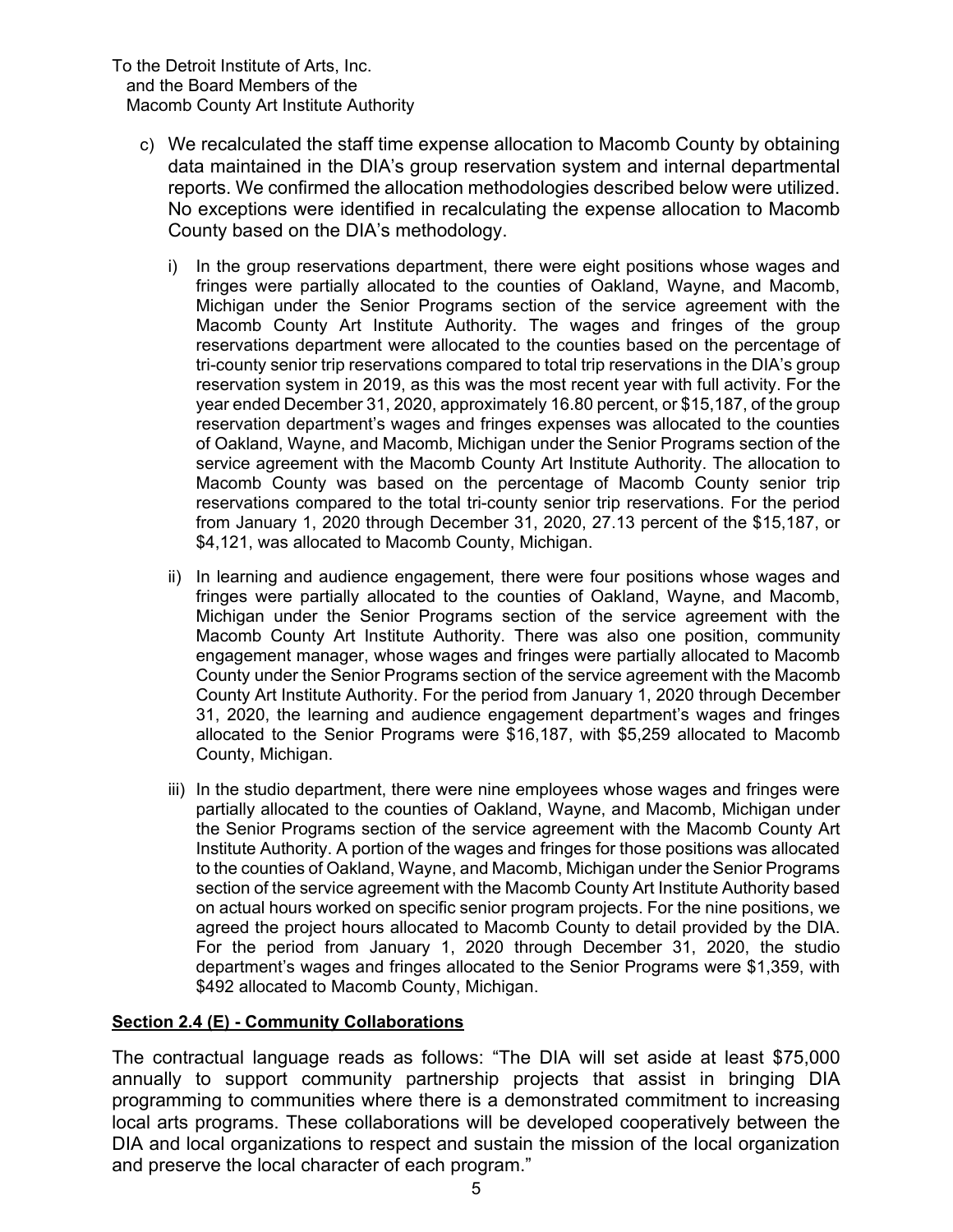According to the preliminary 2020 Macomb County Art Institute Authority report prepared by the DIA, total spending on community programs was as follows:

| <b>Community Partnership Programs</b>                 | \$76,056.02  |
|-------------------------------------------------------|--------------|
| Staff time - Studio, group reservations, and learning |              |
| and audience engagement                               | \$46,503.70  |
| Total investment                                      | \$122,559.72 |
| Service agreement                                     | \$75,000.00  |
| Variance                                              | \$47,559.72  |

The procedures and the associated findings are as follows:

- 1) Community Partnership Programs
	- a) We obtained the DIA general ledger detail for the Macomb County expenses related to community partnership programs, including Partners in Public Art and Inside | Out, for the period from January 1, 2020 through December 31, 2020 and compared the amount to the expenses reported in the preliminary Macomb County Art Institute Authority report prepared by the DIA. No exceptions were identified in comparing the amount per the DIA general ledger to the preliminary Macomb County Art Institute Authority report.
	- b) We agreed the amounts recorded in the general ledger to the related invoice or other supporting documentation for a sample of transactions, as identified in Exhibit III. The sample of 10 transactions was judgmentally selected. We agreed the expense amount per the general ledger to the related invoice or supporting documentation. Sample transaction #3 in Exhibit III in the amount of \$12,970.00 was related to an expense in 2019 that was recorded in the Macomb County expense account in 2020 and not accrued for in the year ended December 31, 2019. No other timing differences were identified in the sample of transactions accounted for under the Macomb County community partnership programs expense.
	- c) We obtained the DIA's calculation of the spending for the community partnership programs and agreed inputs to the amounts recorded in the general ledger. We observed there was not a spending shortfall in 2020.
- 2) Staff Time
	- a) We obtained the DIA general ledger detail for group reservations and learning and audience engagement staff time for the period from January 1, 2020 through December 31, 2020 and compared the amount to the expense reported in the preliminary 2020 Macomb County Art Institute Authority report prepared by the DIA. No exceptions were identified.
	- b) We agreed the amounts reported in the general ledger for total staff time expenses to summary payroll data maintained by the DIA. No exceptions were identified. We recalculated the staff time expense allocation to Macomb County by obtaining data maintained in the DIA's group reservation system and internal departmental reports.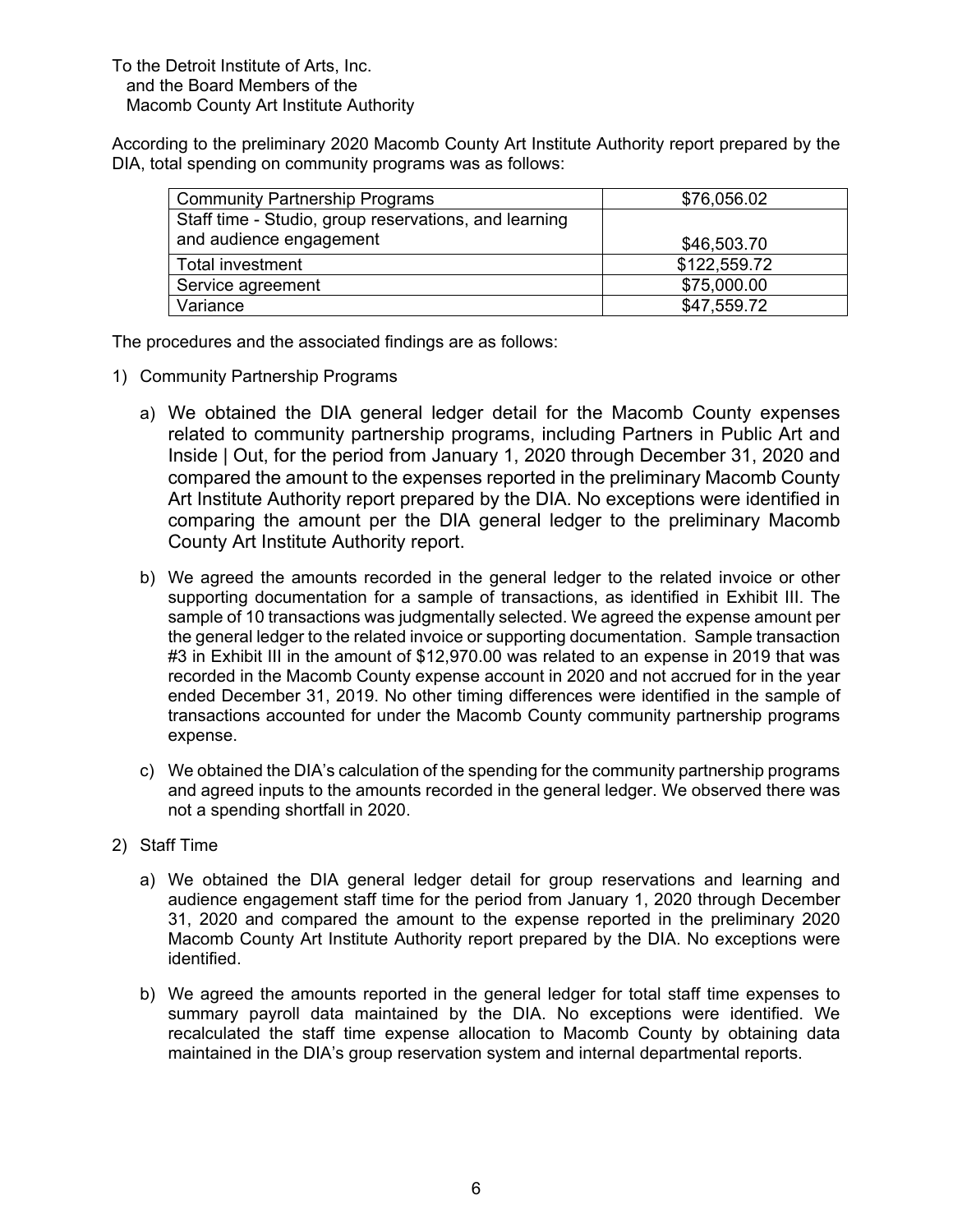- c) We confirmed the staff time allocation methodologies described below were utilized. No exceptions were identified in recalculating the staff time expense allocation to Macomb County based on the DIA's methodology described below:
	- i) For the learning and audience engagement department, there were five positions whose wages and fringes were partially allocated to the counties of Oakland, Wayne, and Macomb, Michigan under the community collaborations section of the service agreement with the Macomb County Art Institute Authority.
		- The assistant director of community engagement's time was allocated 45 percent to community collaborations.
		- The director of studio program's time was allocated 60 percent to community collaborations.
		- The studio outreach coordinator's time were allocated 60 percent to community collaborations.
		- The director of education program's time was allocated 6 percent to community collaborations.
		- The Macomb County community engagement manager's time was allocated 60 percent to community collaborations to Macomb County only.

For the period from January 1, 2020 through December 31, 2020, the total wages and fringes of the learning and audience engagement staff involved in community partnership programs was \$124,145. For the year ended December 31, 2020, \$40,236 was allocated to Macomb County, Michigan.

ii) In the studio programs department, there was one position whose wages and fringes were partially allocated to the counties of Oakland, Wayne, and Macomb, Michigan under the community collaborations section of the service agreement with the Macomb County Art Institute Authority. The studio outreach coordinator's time was allocated 60 percent to community collaborations for the period of January through March 2020. The wages and fringes were then divided among the three counties according to the position's appropriate allocation. For the period from January 1, 2020 through December 31, 2020, \$8,723 of the community relations department's wages and fringes expenses was allocated to the counties of Oakland, Wayne, and Macomb, Michigan under the community collaborations section of the service agreement with the Macomb County Art Institute Authority. For the period from January 1, 2020 through December 31, 2020, \$2,908 was allocated to Macomb County, Michigan.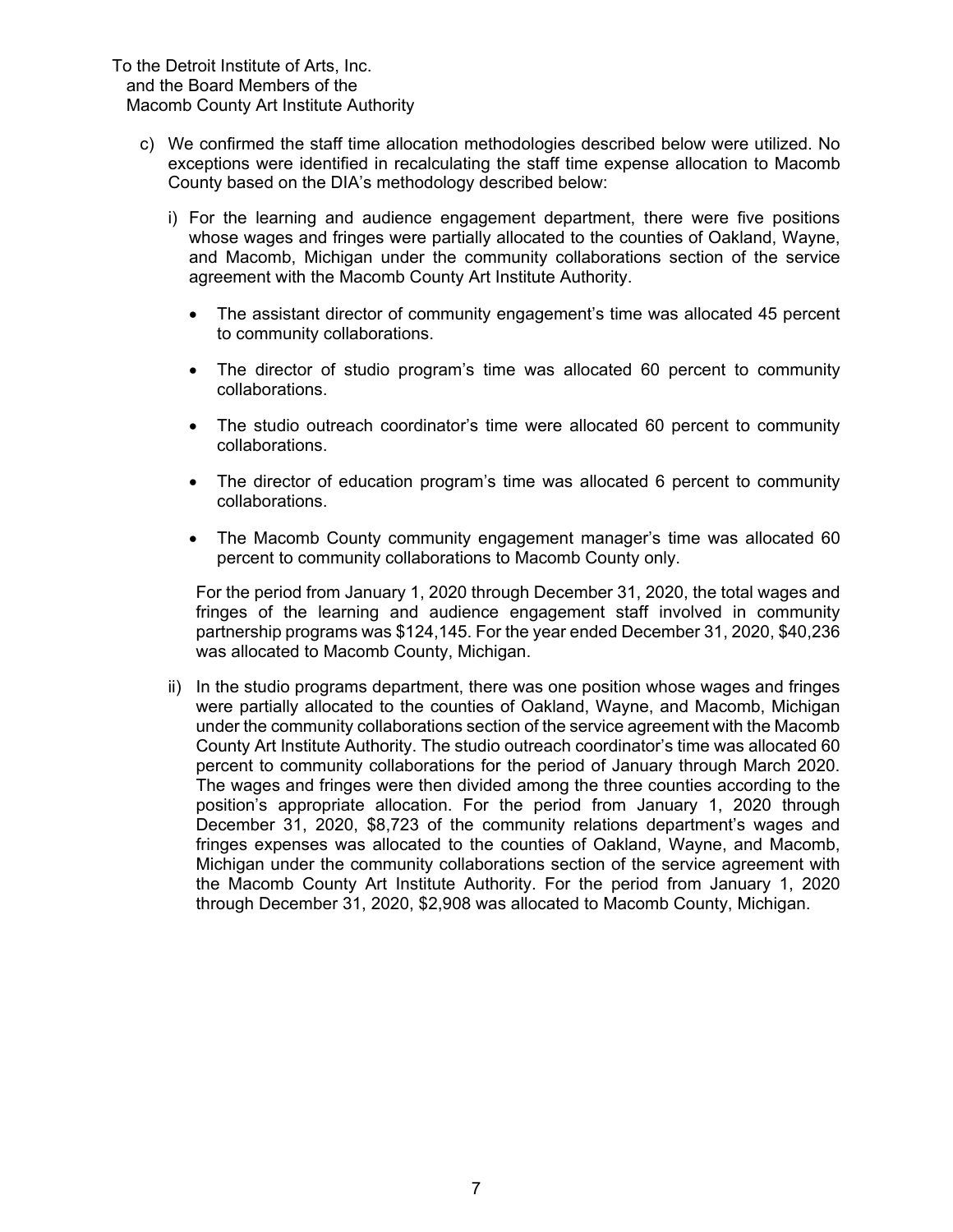- iii) In the group reservations department, there were eight positions whose wages and fringes were partially allocated to the counties of Oakland, Wayne, and Macomb, Michigan under the community collaborations section of the service agreement with the Macomb County Art Institute Authority. The wages and fringes of the group reservations department were allocated to the counties under the community collaborations section of the service agreement with the Macomb County Art Institute Authority based on the percentage of tri-county community group reservations compared to total reservations in the DIA's group reservation system in 2019, as this was the most recent year with full activity. For the period from January 1, 2020 through December 31, 2020, 3.18 percent, or \$2,872, of the group reservations department's wages and fringes expenses were allocated to the counties of Oakland, Wayne, and Macomb, Michigan under the community collaborations section of the service agreement with the Macomb County Art Institute Authority. The allocation to Macomb County was based on the percentage of Macomb County community group reservations compared to the total tri-county community group reservations. For the period from January 1, 2020 through December 31, 2020, 29.03 percent, or \$834, was allocated to Macomb County, Michigan.
- iv) In the studio department, there were five employees whose wages and fringes were partially allocated to the counties of Oakland, Wayne, and Macomb, Michigan under the Community Collaborations section of the service agreement with the Macomb County Art Institute Authority. A portion of the wages and fringes for those positions was allocated to the counties of Oakland, Wayne, and Macomb, Michigan under the Community Collaborations section of the service agreement with the Macomb County Art Institute Authority based on actual hours worked on specific Community Collaborations projects. For the five positions, we agreed the project hours allocated to Macomb County to detail provided by the DIA. For the period from January 1, 2020 through December 31, 2020, the studio department's wages and fringes allocated to the community collaborations were \$52,841, with \$2,526 allocated to Macomb County, Michigan.

We were engaged by the DIA and the Macomb County Art Institute Authority board to perform this agreed-upon procedures engagement and conducted our engagement in accordance with attestation standards established by the American Institute of Certified Public Accountants. We were not engaged to, and did not, conduct an examination or review engagement, the objective of which would be the expression of an opinion or conclusion, respectively, on the DIA's compliance with certain program requirements included in Section 2.4, "Privileges to Macomb County Residents," of the Art Institute Service Agreement between the Macomb County Art Institute Authority and the DIA for the period from January 1, 2020 through December 31, 2020. Accordingly, we do not express such an opinion or conclusion. Had we performed additional procedures, other matters might have come to our attention that would have been reported to you.

We are required to be independent of the DIA and the Macomb County Art Institute Authority and to meet our other ethical responsibilities in accordance with the relevant ethical requirements related to our agreed-upon procedures engagement.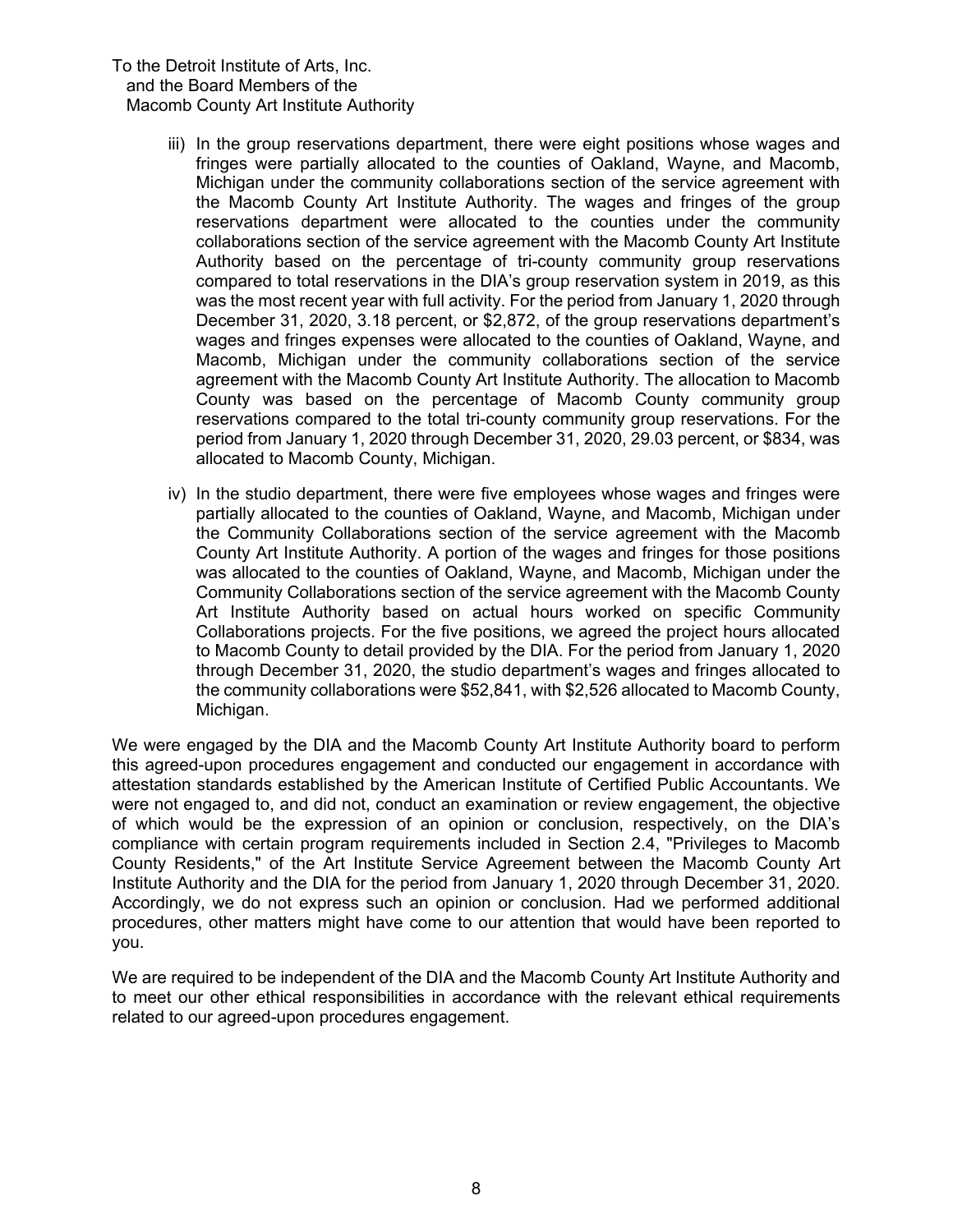This report is intended solely for the information and use of the DIA and the Macomb County Art Institute Authority board and is not intended to be, and should not be used by anyone other than these specified parties.

Plante & Moran, PLLC

April 12, 2022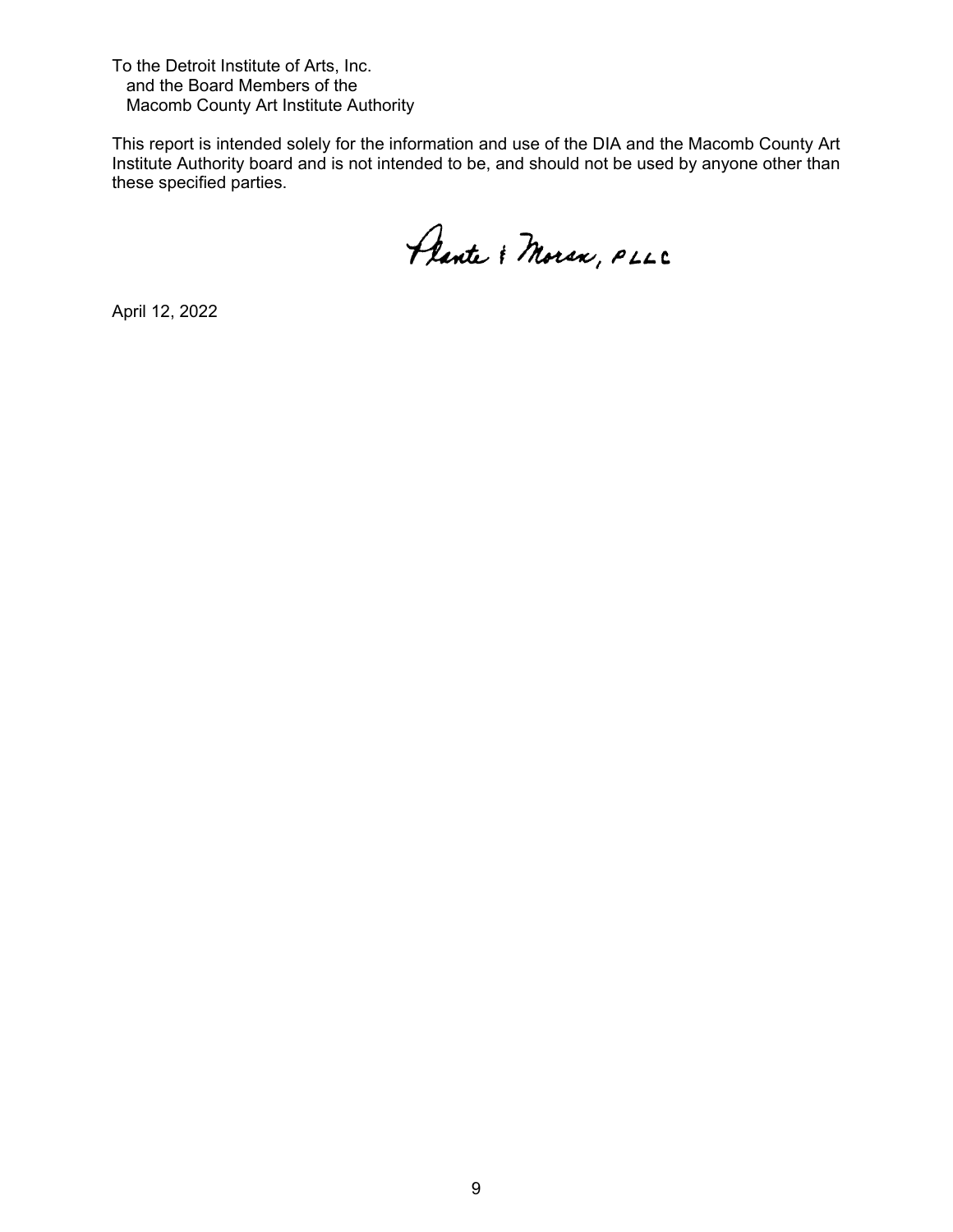### **Exhibit I**

|      | <b>Financial</b> |                                                                   | Location of             |        |                |                       |                                          |
|------|------------------|-------------------------------------------------------------------|-------------------------|--------|----------------|-----------------------|------------------------------------------|
| ltem | <b>Row</b>       | <b>Description</b>                                                | Performance             | Amount | Check No.      | <b>Invoice Number</b> | <b>Invoice Date Vendor</b>               |
|      | 6750             | Bus Reimbursement for Willow Woods 11/14/19                       | Warren                  | 333.90 | 210336         | 31918                 | 11/14/2019 WARREN WOODS PUBLIC SCHOOLS   |
|      | 6750             | Bus Reimbursement for Dakota High School 12/11/19                 | Clinton Township        |        | 489.70 209948  | 20245                 | 12/12/2019 CHIPPEWA VALLEY SCHOOLS       |
| 3    | 6750             | Bus Reimbursement for L'Anse Creuse Middle School North 12/3/19 & | Macomb                  |        | 482.12 210037  | <b>MSN2019</b>        | 1/9/2020 L ANSE CREUSE PUBLIC SCHOOLS    |
| 4    | 6750             | Bus Reimbursement for Harw ood Elementary 1/28/20                 | <b>Sterling Heights</b> | 423.00 | 210980         | 32186                 | 1/28/2020 WARREN CONSOLIDATED SCHOOLS    |
| 5    | 6750             | Bus Reimbursement for Community Ed Center @ Walsh 1/10/20         | <b>Sterling Heights</b> |        | 257 50 210316  | 60277                 | 2/5/2020 DHT TRANSPORTATION              |
| 6    | 6750             | Bus Reimbursement for St Marys 3/11/20                            | Mt. Clemens             |        | 357.50 211176  | 0174                  | 2/11/2020 MACOMB TRANSPORTATION SERVICES |
|      | 6750             | Bus Reimbursement for Tennisw ood Elementary 1/21/20              | Clinton Township        | 681.54 | 210822         | Tennisw ood<br>2019B  | 2/13/2020 L ANSE CREUSE PUBLIC SCHOOLS   |
|      |                  |                                                                   |                         |        |                | Elementary            |                                          |
| 8    | 6750             | Bus Reimbursement for Community Ed Center @ Walsh 2/7/20          | <b>Sterling Heights</b> |        | 257.50 210629  | 60285                 | 3/2/2020 DHT TRANSPORTATION              |
| 9    | 6750             | Bus Reimbursement for Romeo MS 3/11/20                            | Romeo                   |        | .264.83 211289 | 10064                 | 3/16/2020 ROMEO COMMUNITY SCHOOLS        |
| 10   | 6750             | Bus Reimbursement for Wilde 2/25/20                               | Warren                  |        | 436.50 211297  | 32192                 | 2/25/2020 WARREN CONSOLIDATED SCHOOLS    |

#### **Exhibit II**

|                | Financial |                                                                                                        | Location of                 |      |                 |               |                       |                                        |
|----------------|-----------|--------------------------------------------------------------------------------------------------------|-----------------------------|------|-----------------|---------------|-----------------------|----------------------------------------|
| Item           | Row       | <b>Description</b>                                                                                     | Performance                 |      | Amount          | Check No.     | <b>Invoice Number</b> | <b>Invoice Date Vendor</b>             |
|                | 6370      | Cookie and Coffee Reception - Catering Services                                                        | Allocated to all 3 Counties | -S   |                 | 349.56 210927 | 2965                  | 3/11/2020 Culinaire International Inc. |
| $\overline{2}$ | 6370      | April Shipp Art Demo 2/13/2020                                                                         | Allocated to all 3 Counties | - \$ |                 | 166.70 210202 | FEB13/2020            | 2/4/2020 April E. Shipp                |
| 3              | 6730      | Senior Thursday Reception - 1/16/20 - 22712                                                            | Allocated to all 3 Counties | - \$ |                 | 195.04 210134 | 2839                  | 1/20/2020 Culinaire International Inc. |
| 4              | 6730      | Senior Thursday Reception - 2/20/20 - 23536                                                            | Allocated to all 3 Counties | -S   |                 | 388.08 210625 | 2921                  | 2/24/2020 Culinaire International Inc. |
| 5              | 6750      | Bus Reimbursement for Senior Thursday 3/5/20 - Macomb Twp Parks &<br><b>Rec Seniors</b>                | Macomb Tow nship            | £.   |                 | 950.00 210957 | 20-032                | 3/16/2020 PREMIUM EVENT SERVICES, LLC  |
| 6              | 6750      | Bus Reimbursement for Senior Thursday 1/16/20 - St. Martin DePores<br>Church Seniors (Warren)          | Warren                      | \$   | 850.00          | 210054        | 20-002                | 1/22/2020 PREMIUM EVENT SERVICES, LLC  |
|                | 6750      | Bus Reimbursement for Senior Thursday 1/2/20 - Advantage Living<br>Center Armada Village               | Armada                      | \$   | 1.050.00 210180 |               | 20-003                | 1/30/2020 PREMIUM EVENT SERVICES, LLC  |
| 8              | 6750      | Bus Reimbursement for Senior Thursday 2/6/20 - St. Clair Shores Cultural St. Clair Shores<br>Committee |                             | \$   | 875.00          | 210474        | 20-019                | 2/14/2020 PREMIUM EVENT SERVICES. LLC  |
| 9              | 6750      | Bus Reimbursement for Senior Thursday 2/13/20 - Knox Presbyterian<br>Church Seniors (Harrison Twp)     | Harrison Township           | \$   | 975.00          | 210589        | 20-020                | 2/24/2020 PREMIUM EVENT SERVICES, LLC  |
| 10             | 6750      | Bus Reimbursement for Senior Thursday 2/20/20 - The Retreat Condo<br>Seniors (Macomb)                  | Macomb                      | \$   | 1,075.00        | <b>ACH</b>    | 20-024                | 2/28/2020 PREMIUM EVENT SERVICES, LLC  |